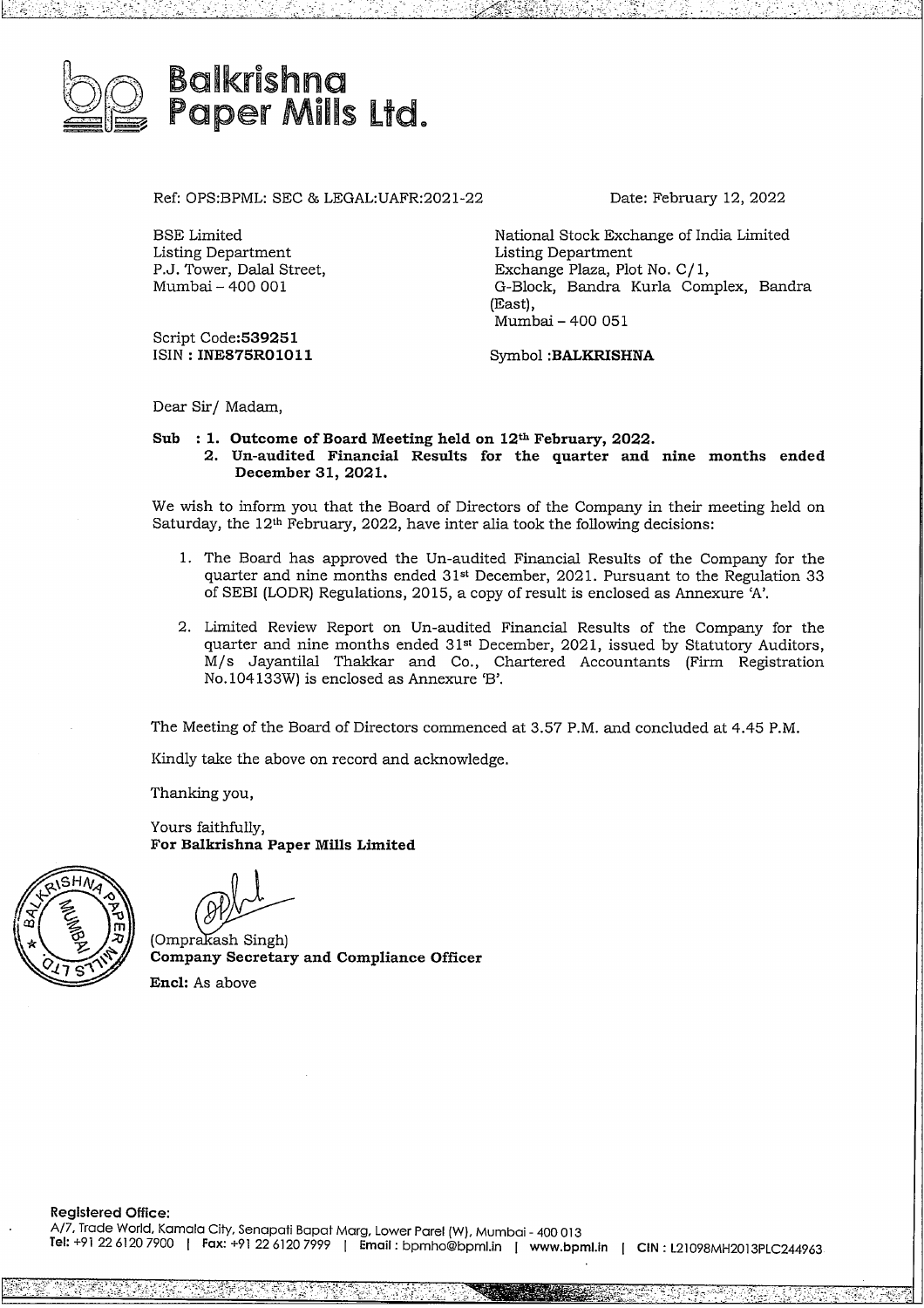# **Balkrirha Paper filllimited**

Regd. Office :A/7, Trade World, Kamala City, Senapati Bapat Marg, Lower Parel (W), Mumbai-400013, Maharashtra. Phone: 022·61207900, Fax: 022·61207999, Emall; opsingh@bpml.in, CIN: L21098MH2013PLC244963 Website : www.bpml.in UNAUDITED FINANCIAL RESULTS FOR THE QUARTER AND NINE MONTH ENDED 31ST DECEMBER, 2021

| Phone: 022-6120/900, Fax : 022-6120/999, Email: Opsingrigophilling City: 022006<br>UNAUDITED FINANCIAL RESULTS FOR THE QUARTER AND NINE MONTH ENDED 31ST DECEMBER, 2021<br>(₹ in Lakhs) |                                                                                  |                      |            |            |                         |             |              |
|-----------------------------------------------------------------------------------------------------------------------------------------------------------------------------------------|----------------------------------------------------------------------------------|----------------------|------------|------------|-------------------------|-------------|--------------|
|                                                                                                                                                                                         |                                                                                  | <b>QUARTER ENDED</b> |            |            | <b>NINE MONTH ENDED</b> |             | YEAR ENDED   |
| Sr.                                                                                                                                                                                     |                                                                                  | 31/12/2021           | 30/09/2021 | 31/12/2020 | 31/12/2021              | 31/12/2020  | 31/03/2021   |
| No.                                                                                                                                                                                     | <b>PARTICULARS</b>                                                               | Unaudited            | Unaudited  | Unaudited  | Unaudited               | Unaudited   | Audited      |
|                                                                                                                                                                                         | 1 Revenue:                                                                       | 7,826.07             | 5,985.08   | 3,261.50   | 19,247.34               | 7,234.31    | 12,646.02    |
|                                                                                                                                                                                         | a) Revenue from Operations                                                       | 88.20                | 48.05      | 54.06      | 171.87                  | 231.92      | 279.21       |
|                                                                                                                                                                                         | b) Other Income<br><b>Total Revenue</b>                                          | 7,914.27             | 6,033.13   | 3,315.56   | 19,419.21               | 7,466.23    | 12,925.23    |
|                                                                                                                                                                                         | 2 Expenses                                                                       |                      |            |            |                         |             |              |
|                                                                                                                                                                                         | a) Cost of materials consumed                                                    | 4,877.63             | 4,624.96   | 2,292.73   | 12,719.04               | 4,202.73    | 7,770.72     |
|                                                                                                                                                                                         | b) Purchase of Stock- in- trade                                                  |                      |            |            |                         |             |              |
|                                                                                                                                                                                         | c) Changes in inventories of Finished goods, Work-in-progress and Stock-in-trade | 32.04                | (647.59)   | (372.93)   | (265.22)                | 302.98      | 188.90       |
|                                                                                                                                                                                         | d) Employee Benefits Expenses                                                    | 286.84               | 292.54     | 245.68     | 849.66                  | 671.83      | 934.58       |
|                                                                                                                                                                                         | et Finance Costs                                                                 | 205.25               | 208.64     | 297.92     | 647.97                  | 914.16      | 1,291.93     |
|                                                                                                                                                                                         | I) Depreciation and Amortisation expense                                         | 153.56               | 157.04     | 159.04     | 467.28                  | 478.21      | 633.46       |
|                                                                                                                                                                                         | g) Other Expenses                                                                |                      |            |            |                         |             |              |
|                                                                                                                                                                                         | (i) Power & Fuel                                                                 | 1,449.99             | 1.076.80   | 561.99     | 3,214.24                | 1,166.67    | 1,910.43     |
|                                                                                                                                                                                         | (ii) Others                                                                      | 1,213.36             | 896.83     | 664.30     | 3,040.92                | 1,889.53    | 2,761.15     |
|                                                                                                                                                                                         | <b>Total Expenses</b>                                                            | 8,218.67             | 6,609.22   | 3,848.73   | 20,673.89               | 9,626.11    | 15,491.17    |
|                                                                                                                                                                                         | 3 Profit/(Loss) before exceptional litem and tax (1-2)                           | (304.40)             | (576.09)   | (533.17)   | (1, 254.68)             | (2, 159.88) | (2, 565.94)  |
|                                                                                                                                                                                         | a Exceptional Item - Gain/(loss)                                                 |                      | 1,354.66   |            | 1,354.66                |             | (2, 565.94)  |
|                                                                                                                                                                                         | s Profit / (Loss) before tax (3-4)                                               | (304.40)             | 778.57     | (533.17)   | 99.98                   | (2, 159.88) |              |
|                                                                                                                                                                                         | 6 Tax expenses<br>医子宫 电电量机电压器                                                    |                      |            |            |                         |             |              |
|                                                                                                                                                                                         | a) Current lax                                                                   |                      |            |            | 9.71                    | (1.36)      | 18.89        |
|                                                                                                                                                                                         | b) Deferred tax                                                                  | 20.89                | (14.58)    | 22.06      | 90.27                   | (2, 158.52) | (2,584.83)   |
|                                                                                                                                                                                         | ÷<br>7 Net Profit/ (Loss) for the period (5-6)                                   | (325.29)             | 793.15     | (555.23)   |                         |             |              |
| 8                                                                                                                                                                                       | Other Comprehensive Income (OCI)                                                 |                      |            |            |                         |             |              |
|                                                                                                                                                                                         | i) Items that will be reclassified to Profit and Loss (net of tax)               |                      | (0.70)     | (6.99)     | (7, 90)                 | (4.67)      | $-1.07$      |
|                                                                                                                                                                                         | ii) Itoms that will not be reclassified to Profit and Loss (net of tax)          | 3.15<br>(322.14)     | 792.45     | (562.22)   | 82.37                   | (2, 163.19) | (2,583.76)   |
|                                                                                                                                                                                         | $9$ Total comprehensive income for the period (7 + 8)                            |                      | 1,073.98   | 1,073.98   | 1,073.98                | 1,073.98    | 1,073.98     |
|                                                                                                                                                                                         | 10 Paid up Equity Share Capital (face value of Rs 10/- per share)                | 1,073.98             |            |            |                         |             | (10, 452.07) |
|                                                                                                                                                                                         | 11 Other Equity (excluding revaluation reserve)                                  |                      |            |            |                         |             | . н.         |
|                                                                                                                                                                                         | 12 Earnings per share (EPS) of Rs.10/- each (not annualised)                     | (3.03)               | 7.39       | (5.17)     | 0.84                    | (20.10)     | (24.07)      |
|                                                                                                                                                                                         | - Basic Rs.                                                                      | (3.03)               | 7.39       | (5.17)     | 0.84                    | (20.10)     | (24.07)      |
|                                                                                                                                                                                         | - Diluted Rs.                                                                    |                      |            |            |                         |             |              |

#### NOTES:-

1. The above results were reviewed by the Audit Committee and approved by the Board of Directors at its meeting held on 12th February, 2022. The statutory auditors of the company carried out a "Limited Review" of the financial results for the quarter and nine month; ended 31st December, 2021.

2. The Company has identified Paper & Paper Board Business as its only primary reportable segment in accordance with the requirements of Ind AS- 108, 'Operating Segments'. Accordingly, no separate segment information has been provided.

3. Company has undertaken various measures to improve its performance, such as improvement in capacity utilization, improvement in. quality, reduction in cost, production of different product mix to get better value addition etc., all these will lead to improved profitability. Management is confident that with all these measures undertaken will result in improved future Cash Flows, thereby the company will be in a position to fulfill its obligation without any difficulty. Accordingly the financial statement has been prepared on <sup>a</sup> goirig concern basis.

4. Impact of COVID <sup>19</sup> has been taken Into accounts in yearto date financial results. The company also continues to monilor anymaterial : impact to future business conditions which may require further modifications.

5. Exceptional Item represents Profit on sale of immovable property

6. Previous period's/year's figures have been regrouped/reclassified wherever necessary.

esents Profit on sale of immovable property<br>
in the figures have been regrouped/reclassified wherever necessary.<br>  $\sqrt{PAPE_{CP}}$ <br>  $\sqrt{PAPE_{CP}}$ <br>  $\sqrt{PAPE_{CP}}$ <br>  $\sqrt{PAPE_{CP}}$ **S, ARAKKAR & CO government** CHAR<br>Lect Placo : Mumbai. **u, a.P% '**  $\cong$ 

Place : Mumbai.<br>Dated : 12th February, 2022

 $\left(\begin{matrix} \frac{1}{2} & \frac{1}{2} & \frac{1}{2} & \frac{1}{2} \\ \frac{1}{2} & \frac{1}{2} & \frac{1}{2} & \frac{1}{2} \\ \frac{1}{2} & \frac{1}{2} & \frac{1}{2} & \frac{1}{2} \end{matrix}\right)$ *'% ---t- ,-...* **MUMBA** 

**FOAPERT**<br>
For Balkrishna-Paper Mills Limited<br>
MUMBAI or Balkrishna Paper Mills Limited<br>
Chalman & Manurag P-Poddar<br>
Chalman & Managing Director **1 6 16 Anuage P. Poddar**<br>Chairman & Managing Director

j

.•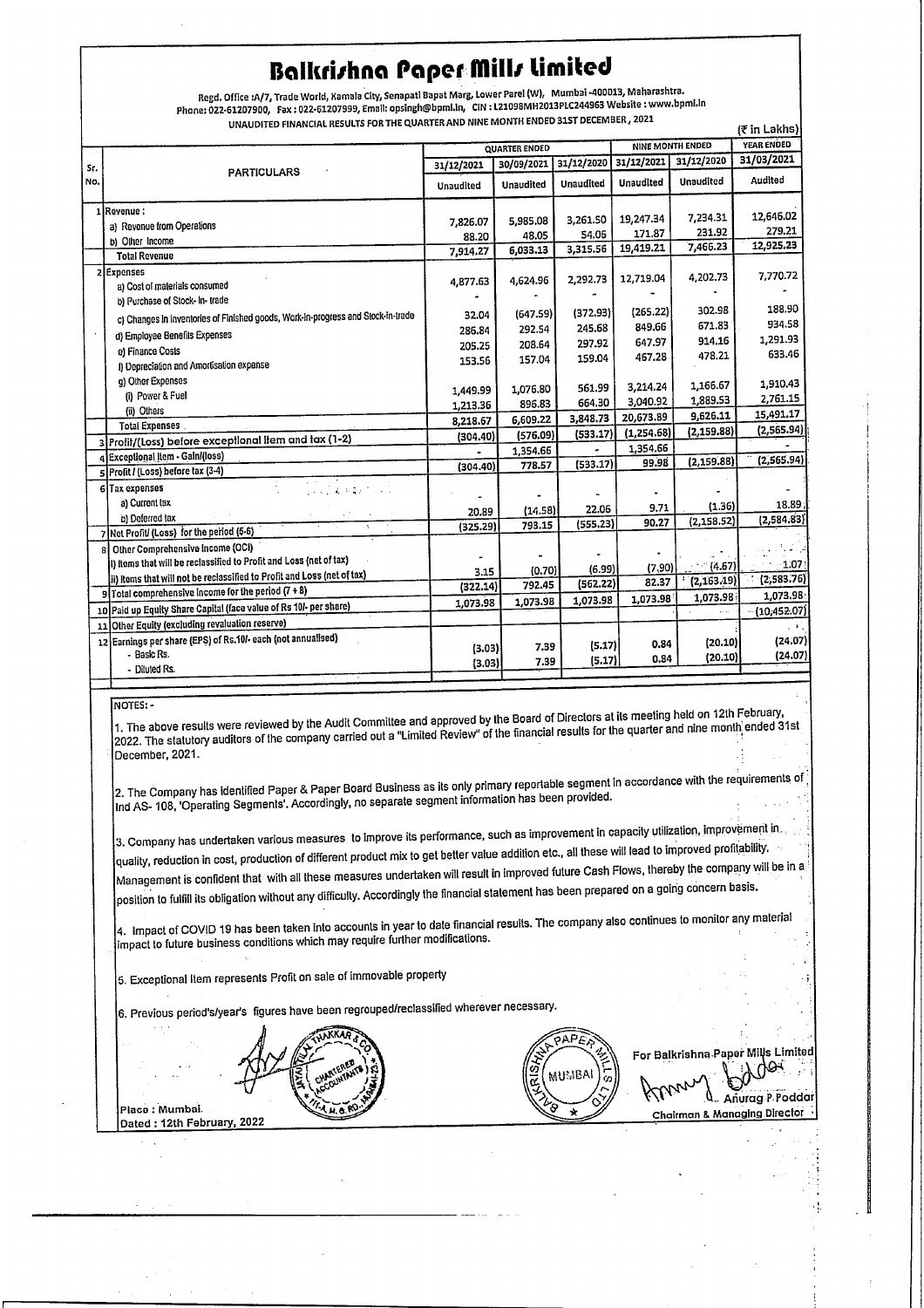**Independent Auditor's Review Report on the Quarterly and Year to Date Unaudited Financial Results ofthe Company Pursuantto the Regulation <sup>33</sup> ofthe SEBI (Listing Obligations and Disclosure Requirements) Regulations, 2015, as amended**

# **TO THE BOARD OF DIRECTORS Balkrishna Paper Mills Limited**

- 1. We have reviewed the accompanying statement of unaudited financial results of Balkrishna Paper Mills Limited (the "Company'') for the quarter ended  $31<sup>st</sup>$  December, 2021 and year to date from  $1<sup>st</sup>$  April, 2021 to 31 $<sup>st</sup>$  December, 2021 (the</sup> "Statement'') attached herewith, being submitted by the Company pursuant to the requirements of Regulation 33 of the SEBI (Listing Obligations and Disclosure Requirements) Regulations, 2015, as amended (the "Listing Regulations'').
- 2. This Statement, which is the responsibility of the Company's Management and approved by the Company's Board of Directors, has been prepared in accordance with the recognition and measurement principles laid down in Indian Accounting Standard 34, (Ind AS 34) "Interim Financial Reporting" prescribed under Section <sup>133</sup> of the Companies Act, 2013 as amended, read with relevant rules issued thereunder and other accounting principles generally accepted in India and in compliance with Regulation 33 of the Listing Regulations. Our responsibility is to express a conclusion on the Statement based on our review.
- 3. We conducted our review of the Statement in accordance with the Standard on Review Engagements (SRE) 2410, "Review of Interim Financial Information Performed by the Independent Auditor of the Entity" issued by the Institute of Chartered Accountants of India. This standard requires that we plan and perform the review to obtain moderate assurance as to whether the Statement is free of material misstatement. <sup>A</sup> review of interim financial information consists of making inquiries, primarily of persons responsible for financial and accounting matters, and applying analytical and other review procedures. <sup>A</sup> review is substantially less in scope than an audit conducted in accordance with Standards on Auditing and consequently does not enable us to obtain assurance that we would become aware of all significant matters that might be identified in an audit. Accordingly, we do not express an audit opinion.
- 4. Based on our review conducted as above, nothing has come to our attention that causes us to believe that the accompanying Statement, prepared in accordance with the recognition and measurement principles laid down in the aforesaid Indian Accounting Standards ('Ind AS') specified under Section 133 of the Companies Act, 2013 as amended, read with relevant rules issued thereunder and other accounting principles generally accepted in India, has not disclosed the information required to be disclosed in terms of the Listing Regulations, including the manner in which it is to be<br>disclosed, or that it contains any material misstatement. disclosed, or that it contains any material misstatement.<br>Accounting Standards ('Ind AS') specified under Section 133 of the 12013 as amended, read with relevant rules issued thereunder and ot principles generally accepted

**5 MAXAB ( c** substitute ) **CHARTERES (A) E** <sub>5</sub> UARTER ATT A **C**<br><u>Kuoro</u>